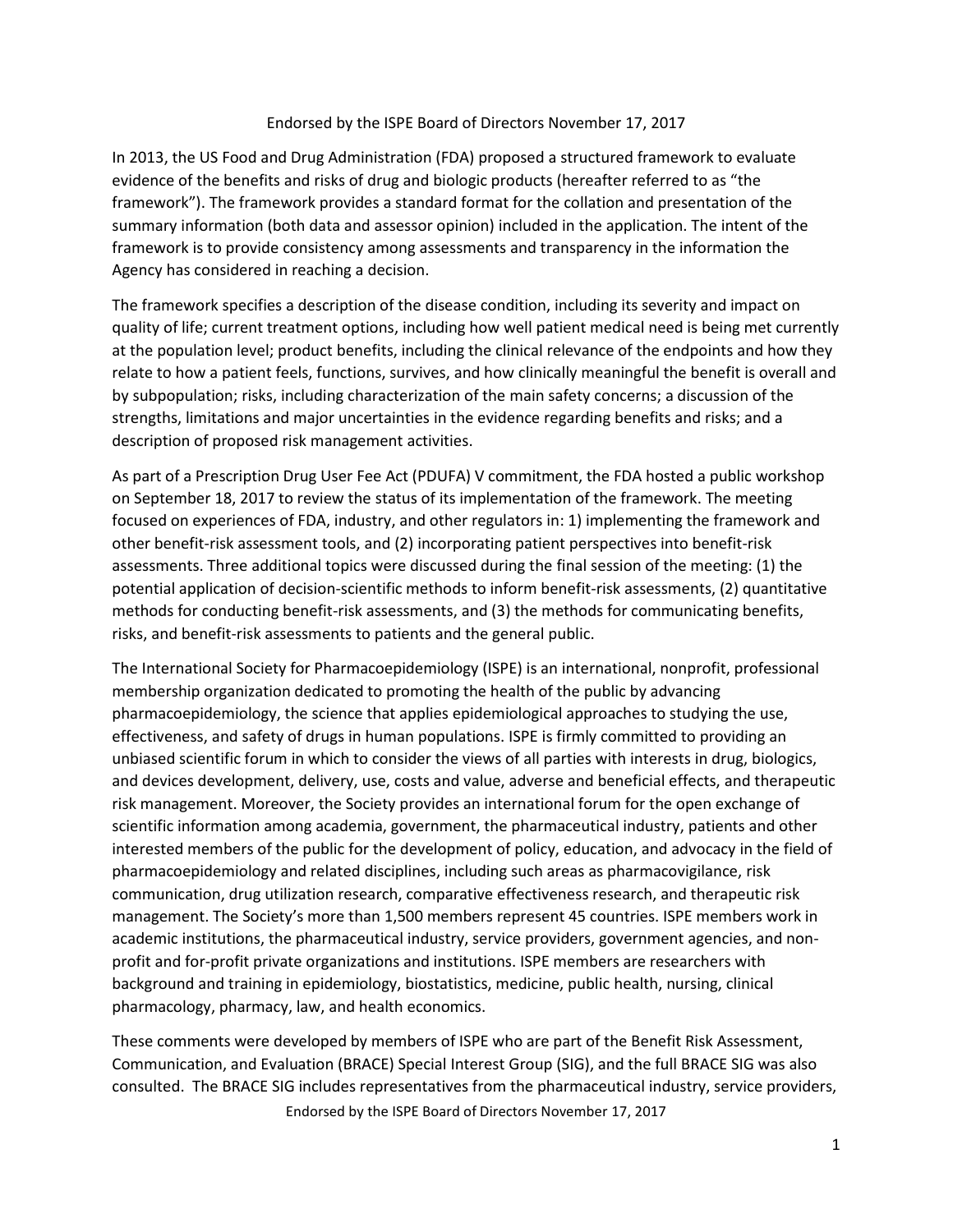academia, and government globally, and was established in August 2012 with the mission to provide an interactive and collaborative forum for education, training, and development among ISPE members with an interest in BRACE. Specifically, BRACE's objectives are: to promote awareness, through education and collaboration, of the intersection of pharmacoepidemiology and BRACE; to define the role, application, and best practices of pharmacoepidemiology to BRACE; and to develop and advance BRACE via:

- $\circ$  development, review and implementation of new tools/methods,
- o the development and sharing of applied examples,
- $\circ$  providing a forum for sharing findings and soliciting constructive input from peers, and
- o sharing information on best practices and promoting harmonization.

The members of this SIG have unique and relevant expertise on this topic. In addition, several members of the SIG were invited presenters at the FDA workshop on September 18, 2017.

## **Guidance on Content of the Framework**

FDA's structured benefit-risk framework provides a method for FDA to evaluate the available data in a systematic way and make its interpretation of these data and its conclusions explicit. FDA engaged the Eastern Research Group (ERG) to conduct an independent evaluation of the implementation of the framework. Results of the evaluation indicate that a majority of the FDA users of the framework found it helpful in organizing their thinking about a product's benefits and risks in the context of its intended use. Industry drug sponsors also agreed that the framework was a useful tool. Notably, approximately one quarter of FDA staff perceived the main purpose of the framework was to communicate benefit-risk analyses externally rather than to help with internal decision-support. Some users of the framework stated that the framework would benefit from greater consistency in both the level of detail and length of framework reports. In response, the ERG recommended that FDA improve consistency in the level of detail across FDA framework reports and refine the framework template to enhance the way that content is presented. In response to these findings, we request that FDA consider the following recommendations:

- 1. Recommend that FDA provide guidance on the content, format, and level of detail to be included in the framework.
- 2. Recommend that FDA encourage sponsors to identify uncertainty in the evidence and provide guidance on how different types and levels of uncertainty should be considered when making benefit-risk determinations.
- 3. Recommend that FDA work with external stakeholders to provide case studies to show how decision-analytic and patient preference methods could inform benefit-risk assessments, to evaluate the strengths and weaknesses of these methods, and to identify current barriers to including these methods in benefit-risk assessments.
- 4. Recommend that FDA provide guidance on assessing the effectiveness of risk mitigation activities for identified risks and how this information should be incorporated into post-marketing benefit-risk assessments.
- 5. Recommend that FDA develop a plan for providing training on the use of the framework for FDA reviewers, industry, patient organizations and other stakeholders.

Endorsed by the ISPE Board of Directors November 17, 2017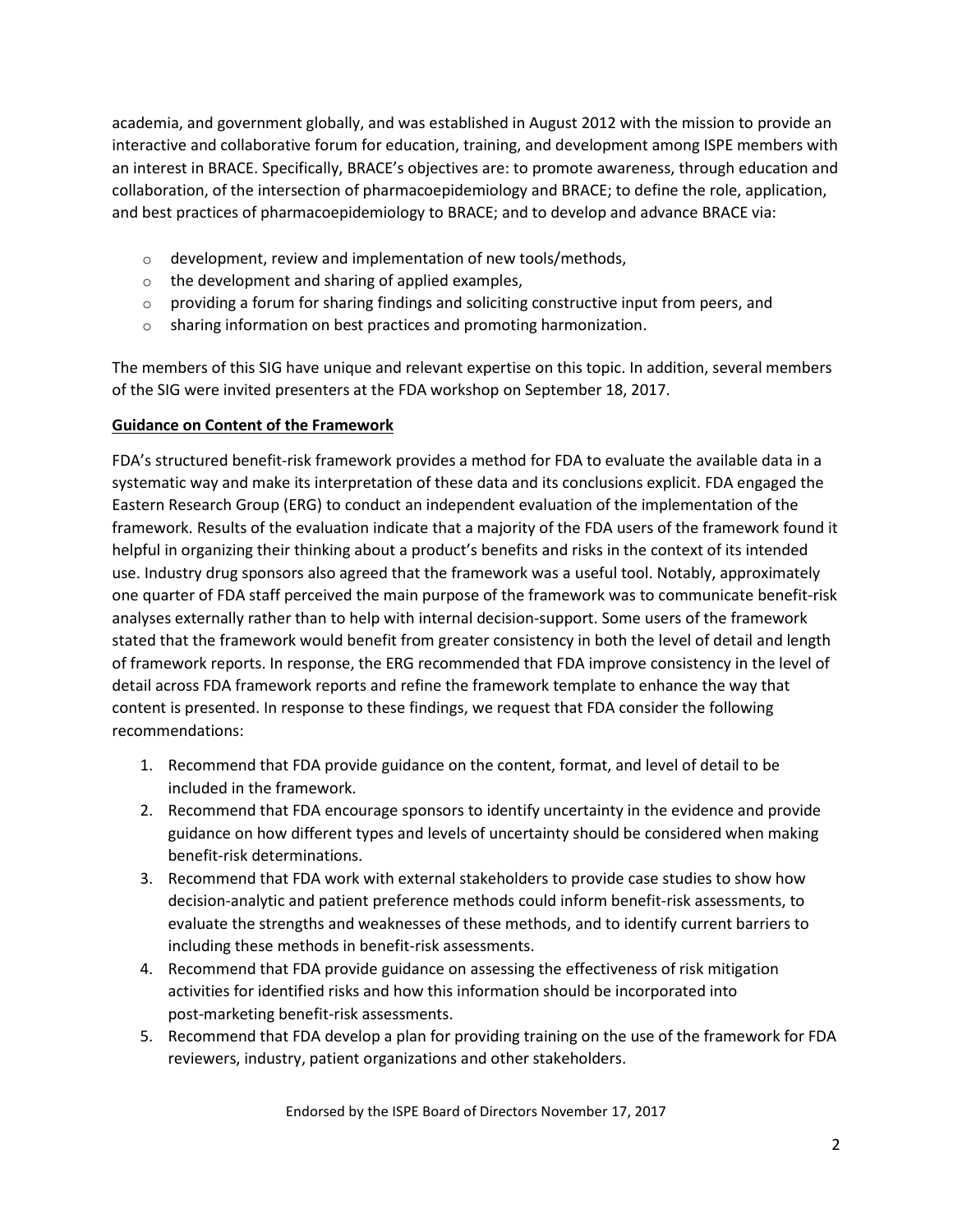## **Guidance on Desirable and/or Useful Patient Input in the Framework**

In its PDUFA V implementation plan, FDA noted that the Agency "recognizes that patients have a unique and valuable perspective on these [benefit-risk] considerations and believes that drug development and FDA's review process could benefit from a more systematic and expansive approach to obtaining the patient perspective." To that end, FDA has conducted more than 20 patient-focused drug development (PFDD) meetings. FDA has also indicated its interest in the following topics related to incorporating patient input into the framework: determination of patients' perspective on disease burden and unmet need; and the use of patient preference data in endpoint development, benefit-risk assessments, and post-marketing risk-management programs. We request that FDA consider the following recommendations:

- 1. Recommend that FDA provide guidance on specific situations in which information on the patient perspective would be most useful or appropriate, including identifying different types of information on the patient perspective and how these different types of information could or should be included in the framework and the extent to which patient-preference information should be used to weight benefits and risks.
- 2. Recommend that FDA provide direction regarding the stages during the drug review and approval process when patient experience information may impact the FDA's benefit-risk assessments, as well as when these data should be submitted to the FDA for inclusion in such assessments. Additionally, it is important that guidance specify when and how sponsors can consult with the FDA during the pre-submission period regarding the conduct of patient experience and patient preference studies.
- 3. Recommend that FDA conduct public meetings to solicit input on how patient-focused drug development activities can and should contribute to the framework.
- 4. Recommend that FDA provide guidance on acceptable ways to elicit and present different types of information related to the patient perspective and provide principles by which studies of patient preferences will be evaluated. In addition, we recommend that FDA increase its internal capacity to evaluate patient experience and patient preference information and encourage industry, patient organizations and other stakeholders to increase their capacity to conduct high-quality patient experience and patient preference studies consistent with these principles.
- 5. Recommend that FDA provide guidance on when qualitative patient experience information would be acceptable. This may be particularly important in the case of rare diseases with high unmet need where the patient populations are small and quantitative methods are not feasible.
- 6. Recommend that FDA clarify the boundaries for interactions between sponsors and patients when eliciting patient experience data. We believe that the elicitation of patient input should not be impeded by the important, but addressable, concerns that patient activities designed to understand the patient experience could be considered by the Agency to be promotional in nature.
- 7. Recommend that FDA provide information about how the Agency may handle certain situations such as when, for example, a pivotal trial fails to demonstrate efficacy on a primary endpoint but is successful in demonstrating efficacy on a secondary endpoint and results of a patient preference study suggest that patients are willing to accept the product's risks in exchange for the benefit captured by the secondary endpoint; or when the results of a patient preference

Endorsed by the ISPE Board of Directors November 17, 2017